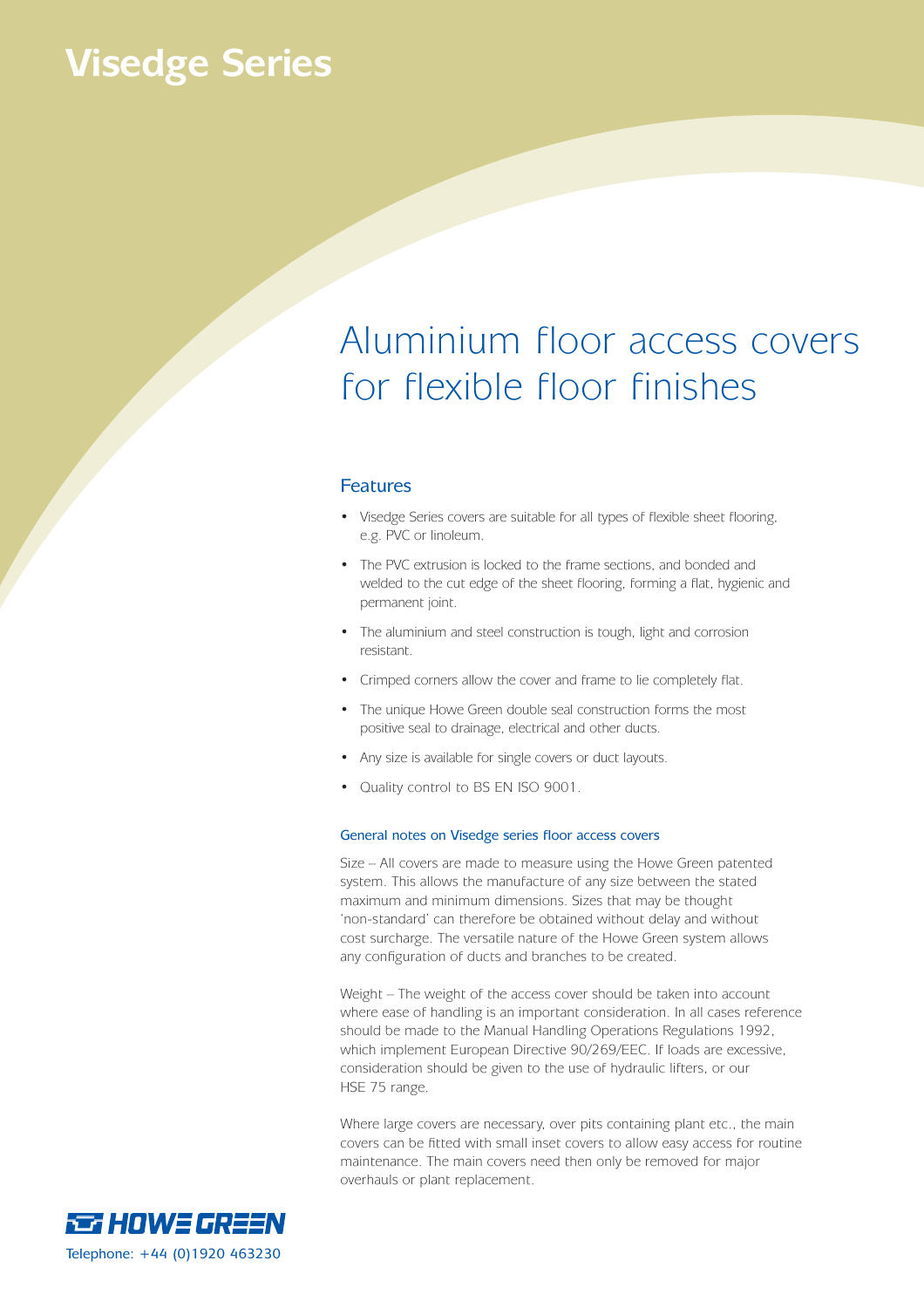# **Visedge Series** Aluminium Single Cover AL

floor access covers for pedestrian traffic

#### Typical floor finishes

Vinyl, linoleum, rubber, all flexible floor coverings and some carpets.

#### **Performance**

S

Pedestrian traffic (including wheeled trolleys, sack trucks etc.) only.



### Cross section showing concrete and timber sub-floors (Scale 1:2)



#### Typical specification clause for Visedge series Size Maximum / minimum sizes

Aluminium access covers and duct/multipart covers\* and frames shall be Howe Green Ltd Visedge series with top edge dirt seal, weldable pvc securing edge, mechanically jointed corners, double sealed on seating and fitted with securing bolts. Sizes shall be as shown on contract drawings nos ....† Covers are to be supplied complete with ....† sets of combined lifting/securing keys. All to be manufactured and supplied by Howe Green Ltd, Marsh Lane, Ware, Hertfordshire, SG12 9QQ, Great Britain, and installed in accordance with the manufacturer's installation details and sitework guide.

#### Size

Overall frame size  $=$  clear opening + 137 mm e.g. 600 x 600 mm clear opening = 737 x 737 mm overall frame width. Subject to correct installation (see separate guide). See also general notes on cover.

#### Weight

A Visedge series cover weighs approx. 55 kg/m<sup>2</sup>.



\* Delete as appropriate. † Insert appropriate numbers & quantities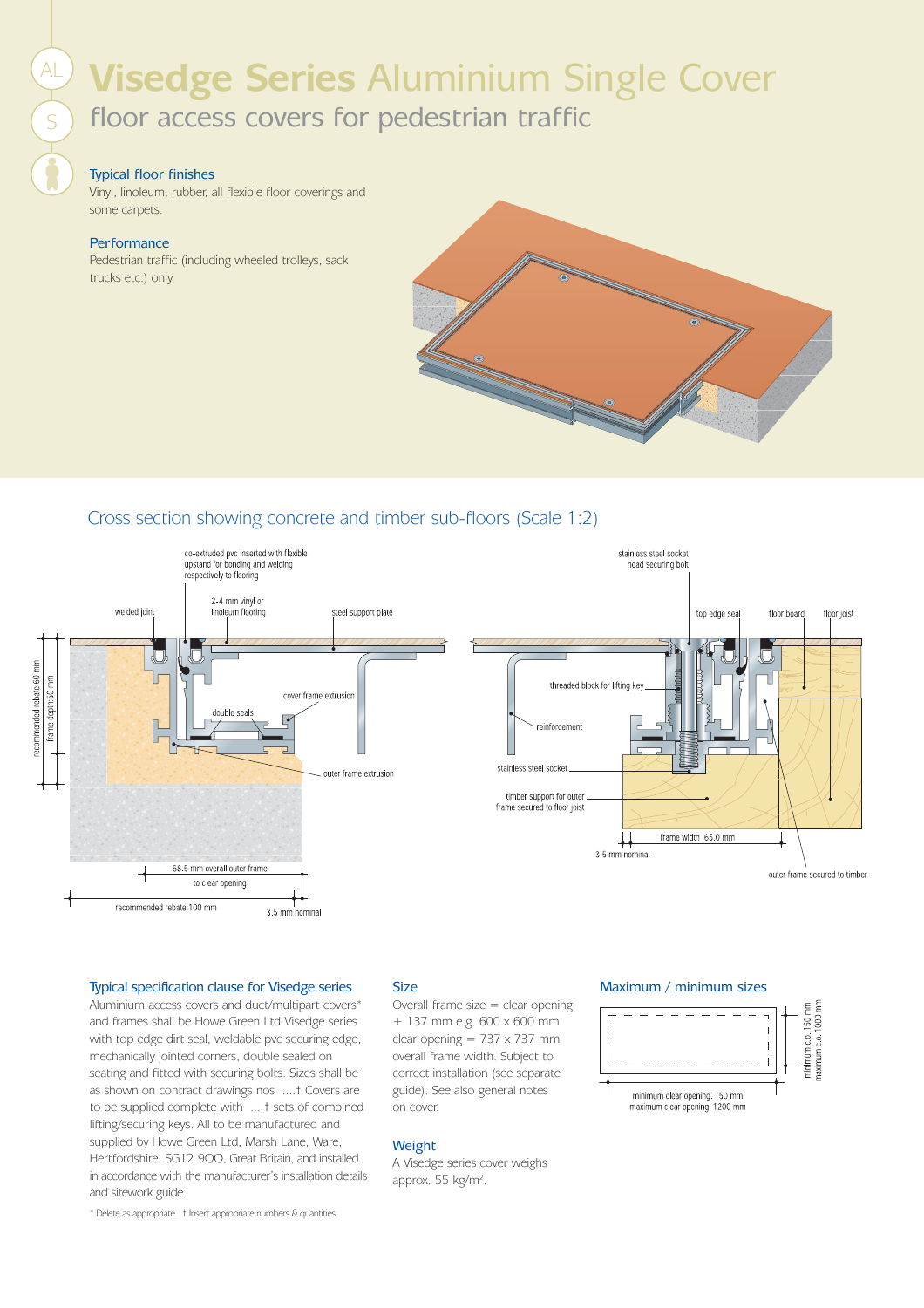## **Visedge Series** Aluminium Duct Cover floor access covers for pedestrian traffic

#### Typical floor finishes

Vinyl, linoleum, rubber, all flexible floor coverings and some carpets.

#### **Performance**

Pedestrian traffic (including wheeled trolleys, sack trucks etc.) only. Consult the Howe Green Technical Department for heavier loadings.



### Cross section showing anchor lug and locking/lifting detail (scale 1:2)



Overall frame size  $=$  clear opening + 137 mm e.g. 600 mm clear opening = 737 mm overall frame. Subject to correct installation (see separate guide). See also general notes on cover.

#### Weight

A Visedge series cover weighs approx. 55 kg/m<sup>2</sup>.